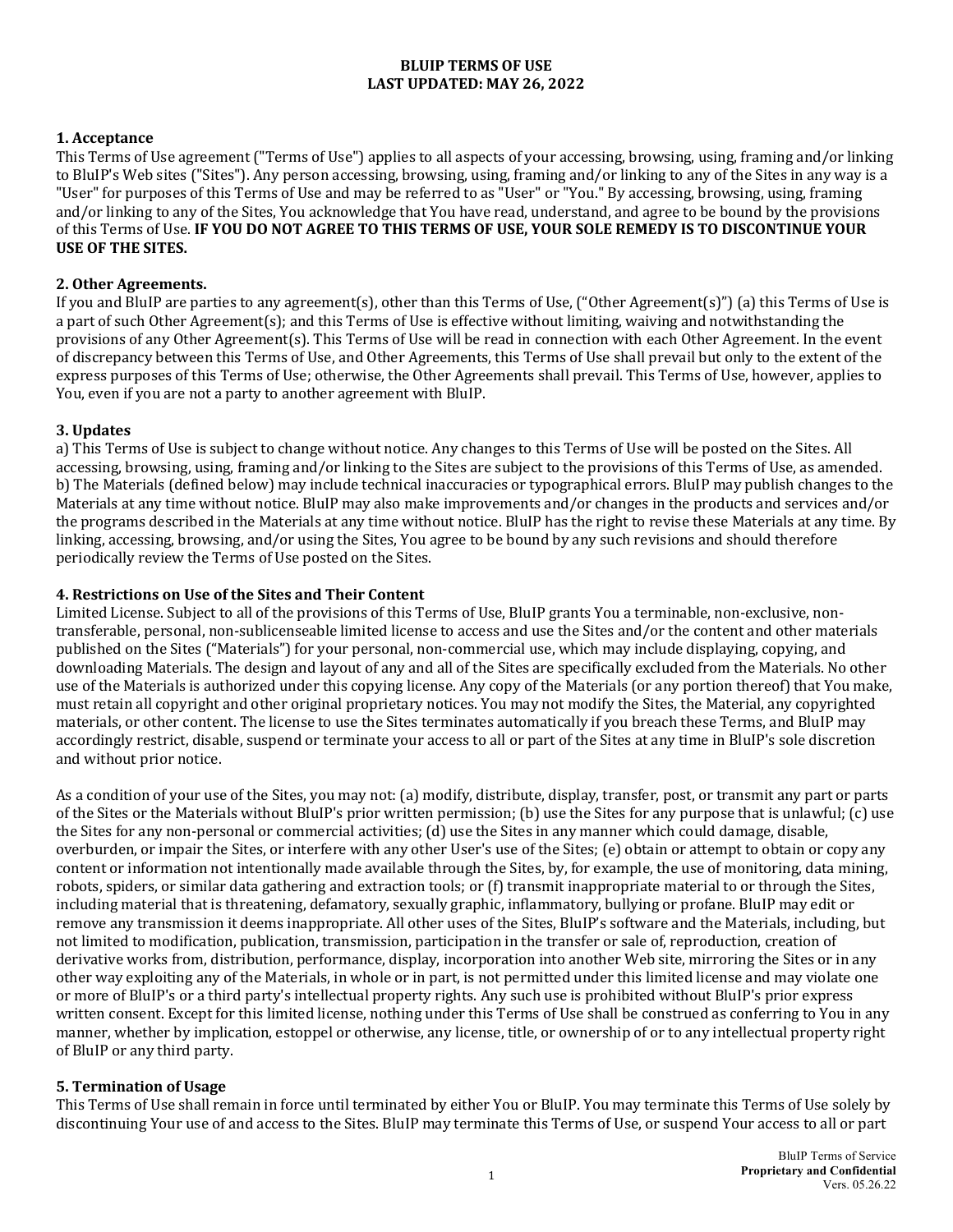of the Sites, without notice, for any or no reason. Termination of suspension will be likely for any conduct that BluIP, in BluIP's sole discretion, believes is disruptive to the Sites, is in violation of any applicable Law or is in violation of this Terms of Use. Please understand, however, this Terms of Use will continue to apply to your past use of the Sites, even after termination of this Terms of Use or your discontinued use of the Sites. All terms and provisions of this Terms of Use that would be reasonably thought to survive the termination of this Terms of Use (including: Restrictions of Use, Intellectual Property provisions, Disclaimers, Indemnification and Limitation of Liability) will survive the termination of this Terms of Use.

# **6. Notices**

(a) Trademark and Copyright Notices. The Sites contain content that is protected by copyright, patent, trademark and/or other proprietary rights Laws of the United States and/or other jurisdictions. The Materials, including all intellectual property rights, are owned by BluIP or third parties. Except as expressly set forth in these Terms of Use, all rights to the Materials are reserved. All trademarks, images, and company and product names that appear on the Sites ("**Marks**") are the property of their owners. Nothing in these Terms of Use is intended to transfer ownership rights or grant any permission, license or other rights to any Marks. Any rights to the Marks not expressly granted hereunder are reserved. Without limiting the foregoing, You shall not use any of the Marks in connection with any product or service that is not BluIP's, in any manner that is likely to cause confusion among customers nor in any manner that disparages or discredits BluIP or the Mark owner.

(b) California Legal Notice. Californians have rights to the following information pursuant to California Civil Code Section 1789.3 and California Business and Professions Code Section 17538.

(i) BluIP, Inc., located at the address below, is the provider of the electronic commercial service on the Sites. (ii) Currently there are no charges to Users for use of the Sites. BluIP reserves the right to change its pricing and to begin charging for use of all or any portion of the Sites.

(iii) The Complaint Assistance Unit of the Division of Consumer Services of the Department of Consumer Affairs in California may be contacted in writing at 400 R. Street, Suite 3090, Sacramento, CA 95814 or by calling 1-800-952-5210.

# **7. Communications with BluIP**

BluIP welcomes Your comments and Feedback regarding the Sites and BluIP's services; however, BluIP does not want and cannot accept any ideas, suggestions and other similar submissions disclosed, submitted or offered to BluIP using the Sites or otherwise which You consider to be confidential or proprietary. Accordingly, all comments, Feedback, ideas, suggestions and other similar submissions disclosed, submitted or offered to BluIP using the Sites or otherwise (collectively, "Submissions") are not confidential or proprietary to You and become and remain the property of BluIP. Subject to the parameters and restrictions set forth in BluIP's Privacy Policy located at http://www.bluip/legal, and any Other Agreement(s), BluIP is under no obligation to refrain from and is entitled to use, display, publish, reproduce, modify, transmit, sublicense, translate, create derivative works from and distribute Submissions in any medium or language and through any method of distribution, transmission or display for any purpose whatsoever, commercial or otherwise, without compensation or any other obligation to You or the provider of the Submissions. You hereby give BluIP Your consent to use Your personal data consistent with BluIP's Privacy Policy and any Other Agreement.

# **8. Copyright Infringement Notification**

BluIP respects the intellectual property of others and asks its content partners and those posting to the Sites to do the same. BluIP's network may not be used to transmit, retransmit, distribute, post, or store any material that is in violation of any rights of any person including rights protected by copyright, trade secret, patent, or other intellectual property or similar Laws or regulations, BluIP has established procedures for enforcing this statement which are designed to be in accord with the Digital Millennium Copyright Act ("DMCA"). Please see DMCA for a description of the procedures to follow if You believe that Your copyrighted work has been copied and is accessible on any of the Sites in a way that constitutes copyright infringement. Please note that any person who knowingly misrepresents to BluIP that material is infringing shall be liable to BluIP and/or the alleged infringer or its licensee for any damages (including costs and attorneys' fees) suffered or incurred by BluIP and/or the alleged infringer as a result of BluIP's relying on such misrepresentation and removing or disabling access to such material. Similarly, any person who knowingly misrepresents to BluIP that the material was removed, or access blocked by mistake or misidentification shall be liable to BluIP and/or the copyright owner, or its licensee, for any damages (including costs and attorneys' fees) suffered or incurred by BluIP, and/or the copyright owner or its licensee, as a result of BluIP's relying on such misrepresentation and replacing such removed or blocked material.

# **9. Links**

(a) The Sites may provide links or references to other sites. BluIP has no responsibility for the content of these other sites, does not make any representations or give any warranties with respect to any information contained in or at these other sites, and shall not be liable for any damages or injury arising from the content of these other sites. BluIP does not endorse business, other groups, individuals or products to which it has provided links. Any links to other sites are provided merely as a convenience to Users and, if You decide to access any of the third party sites linked to the Sites, You do so entirely at Your own risk. BluIP reserves the right to terminate any link or linking program at any time. You acknowledge that the Sites may link to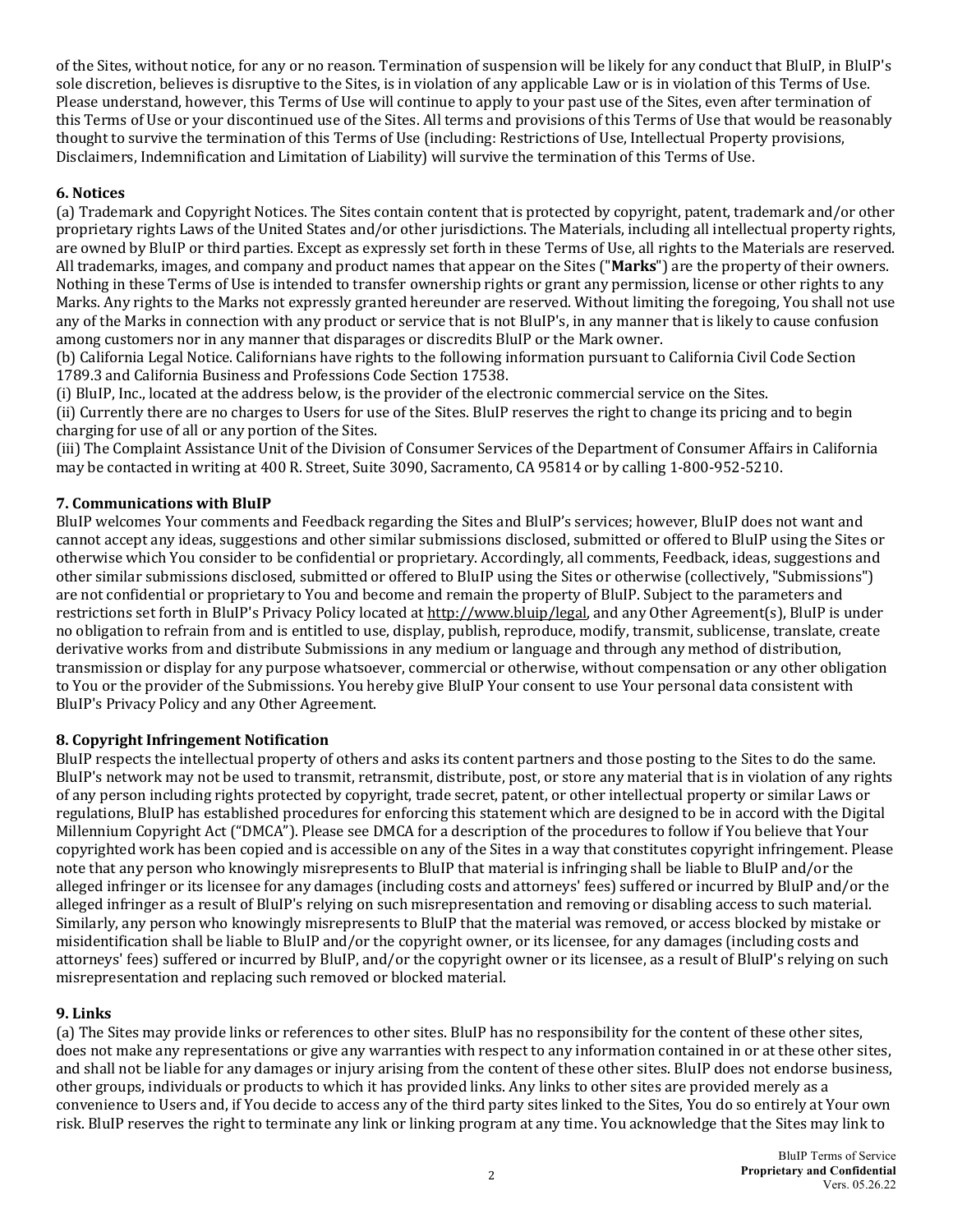other Web sites not controlled by BluIP and that BluIP is not responsible for the data collection policies of these sites. (b) There may be circumstances where access to the Sites is provided by a hypertext link located at another Web site. BluIP does not make any representations or give any warranties with respect to any information contained in or at these other sites and BluIP shall not be liable for any damages or injury arising from the content of these other sites. BluIP does not endorse the individuals, companies or other similar entities, or any products or materials associated with such individuals, companies or other similar entities, which provide a link to the Sites at their Web sites. (c) Unless approved in writing in advance by BluIP, You agree not to: (i) provide or create a link to the Sites; and/or (ii) create any frames at any other Web sites pertaining to any of the Materials. Please contact BluIP to seek approval for linking to the Sites.

# **10. Products and Services Availability**

BluIP is a service provider operating in some, but not all, markets within and outside of the U.S., and may provide access to international information, which information may contain references or cross references to products, programs, and services that are not currently available in Your country. BluIP's references to such products, programs, and services does not necessarily mean or otherwise imply that the products, programs, and services announced or discussed are available in all countries or all areas of the United States. Therefore, BluIP may provide access to information that may contain references or cross references to products, programs, and services that are not announced or available in all markets or all markets where BluIP conducts business.

## **11. Disclaimers**

(a) The Materials have been compiled by BluIP from internal and external sources. While BluIP has attempted to provide accurate information on the Sites, no representation is made or warranty given as to the completeness or accuracy of the Materials. In particular, You should be aware that the Materials may be incomplete, may contain errors, or may have become out of date. You should verify information obtained from the Sites before You take any action upon it. No advice or information, whether oral or written, obtained by You from BluIP, shall create any warranty not expressly made herein. (b) THE SITES ARE PROVIDED ON AN "AS-IS" BASIS. TO THE FULLEST EXTENT PERMISSIBLE BY APPLICABLE LAW, BLUIP DISCLAIMS ALL REPRESENTATIONS AND WARRANTIES OF ANY KIND, EXPRESS OR IMPLIED, AS TO THE OPERATION, ACCESSIBILITY OR SECURITY OF THE SITES, AND THE ACCURACY, COMPLETENESS, CURRENCY OR RELIABILITY OF ANY OF THE MATERIALS, OTHER CONTENT OR DATA FOUND ON THE SITES, INCLUDING, BUT NOT LIMITED TO, ANY IMPLIED WARRANTIES OF MERCHANTABILITY, FITNESS FOR A PARTICULAR PURPOSE, TITLE, AND NON-INFRINGEMENT. BLUIP DOES NOT GUARANTEE CONTINUOUS, UNINTERRUPTED OR SECURE ACCESS TO THE SERVICES BLUIP PROVIDES OR THE SITES EXCEPT AS PROVIDED IN ANY APPLICABLE SLA. INTERFERENCE WITH THE OPERATION OF THE SITES MAY BE CAUSED BY NUMEROUS FACTORS OUTSIDE OF BLUIP'S CONTROL; BLUIP IS NOT LIABEL FOR FACTORS BEYOND ITS CONTROL.

### **12. Indemnity**

You agree to indemnify, defend, and hold BluIP and BluIP's subsidiaries, affiliates, officers, directors, agents and employees, and all other related parties of BluIP and of the foregoing listed parties, harmless from any claim or demand, including attorneys' fees, made by any third party due to or arising out of Your breach of these Terms of Use or Your violation of any Law or the rights of a third party.

# **13. Limitation of Liability**

(a) BluIP periodically schedules system downtime for maintenance and other purposes. Unplanned system outages also may occur. Neither BluIP nor its related parties shall have any liability whatsoever for the resulting unavailability of the Sites or for any loss of data or transactions caused by planned or unplanned system outages or the resulting delay, mis-delivery, or nondelivery of data or other information caused by such system outages, or any third party acts or any other outages of Web host providers or the Internet infrastructure and network external to the Sites.

(b) BLUIP ASSUMES NO RESPONSIBILITY, AND IN NO EVENT SHALL BLUIP, ITS RELATED PARTIES OR ITS SUPPLIERS BE LIABLE FOR, ANY INJURY, LOSS, CLAIM, DAMAGE, LOST PROFITS OR ANY SPECIAL, INCIDENTAL, INDIRECT OR CONSEQUENTIAL DAMAGES OF ANY KIND ARISING OUT OF OR IN CONNECTION WITH YOUR ACCESS TO, OR INABILITY TO ACCESS THE SITES, OR FROM YOUR RELIANCE ON ANY INFORMATION PROVIDED ON THE SITES, OR IN ANY WAY UNDER THIS TERMS OF USE, EVEN IF YOU HAVE BEEN ADVISED OF THE POSSIBILITY OF SUCH DAMAGES.

### **14. General**

### (a) Applicable Law

(i) You are responsible for compliance with all applicable Laws and regulations, wherever You use or access the Site and/or the Materials. You hereby acknowledge and agree that this Terms of Use, BluIP's Privacy Policy, and Your access to and use of the Sites are governed by U.S. Federal Law for the Central District of California and/or the Laws of the State of California, and that any legal action or proceeding relating to this Terms of Use, BluIP's Privacy Policy, and Your access to and use of the Sites shall be instituted only in a state or federal court located in Los Angeles County, Los Angeles, U.S.A. You and BluIP hereby